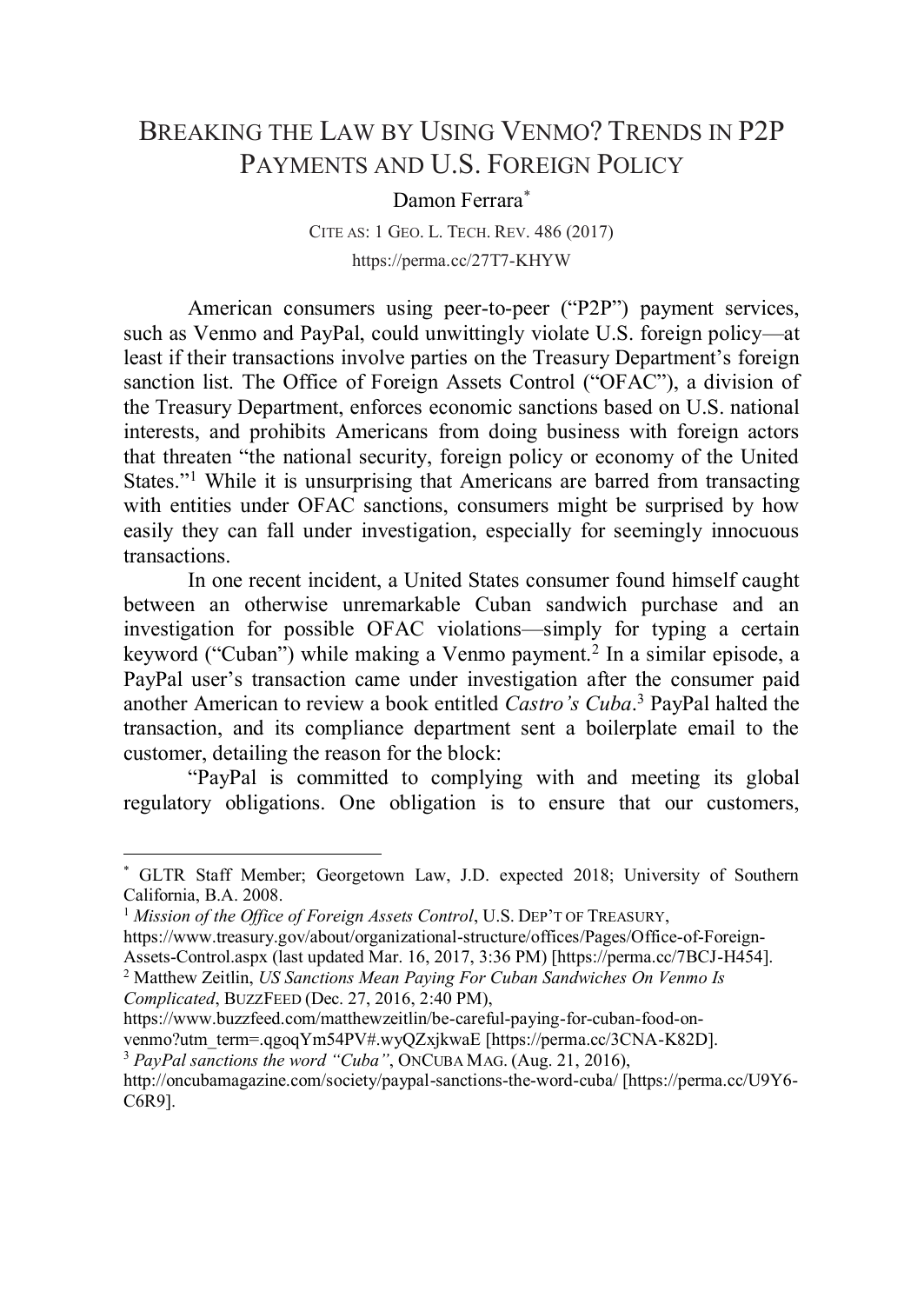merchants, and partners are also in compliance with applicable laws and regulations, including those set forth by OFAC, in their use of PayPal."<sup>4</sup>

PayPal's message went on to ask the consumer for an explanation as to the "goods and services involved in the transaction," further requesting the customer email its compliance department and visit the PayPal Resolution Center to explain the following text from the transaction message: "Hi Ben - Your Castro's Cuba review is up! Thanks so much! Carla."<sup>5</sup>

These regulatory compliance efforts illustrate a problematic trend for P2P payment start-ups; fintech companies have struggled to abide by federal regulations in P2P transaction services, (perhaps due to the rapid nature of P2P transactions, $6$  and the substantial technical burden in vetting the billions of dollars in such transactions for regulatory compliance), $7$  resulting in significant monetary judgments against the companies.<sup>8</sup> Whereas a decade ago, transactions with foreign nationals might have been made via traditional wire transfers, these transactions can now happen much more rapidly, circumventing those larger intermediaries and passing through applications such as Venmo in a fraction of the time.<sup>9</sup> Traditional banking institutions, however, are generally more experienced in regulatory compliance than newcomer, disruptive P2P services—and with the comparatively pedantic nature of traditional services, questionable money transfers can be easier to spot and interdict before they are completed.<sup>10</sup>

Electronic P2P payments—generally defined as informal, digital money transfers between two persons—have become a prominent feature of the sharing economy. According to the Federal Reserve, the number of P2P payments increased from \$146.6 million to \$205.3 million from 2009-2012,

 <sup>4</sup> Mark Frauenfelder, *PayPal halted a transaction because it contained the word "Cuba"*, BOINGBOING (Aug. 17, 2016, 11:03 AM), http://boingboing.net/2016/08/17/paypal-halted-atransaction-be.html [https://perma.cc/YUP3-VE8R].

<sup>5</sup> *Id*.

<sup>6</sup> *See generally* Steve Lohr, *As More Pay by Smartphone, Banks Scramble to Keep Up*, N.Y. TIMES (Jan. 18, 2016), https://www.nytimes.com/2016/01/19/technology/upstarts-are-leadingthe-fintech-movement-and-banks-take-heed.html? r=0 [https://perma.cc/S89W-TK63].

<sup>7</sup> *See generally* Collin Canright, *In the Blink of an Eye*, INDEP. BANKER (Jan. 24, 2017), http://independentbanker.org/2017/01/in-the-blink-of-an-eye/ [https://perma.cc/5XKQ-ER87]. <sup>8</sup> *See, e.g.*, *infra*, note 16.

<sup>9</sup> *See generally* Aliya Ram, *Peer-to-peer forex platforms come of age*, FIN. TIMES (Apr. 1, 2015), https://www.ft.com/content/60aa6e8a-8798-11e4-bc7c-00144feabdc0 [https://perma.cc/L9PC-A3G7].

<sup>10</sup> *See generally* Lohr, *supra* note 6.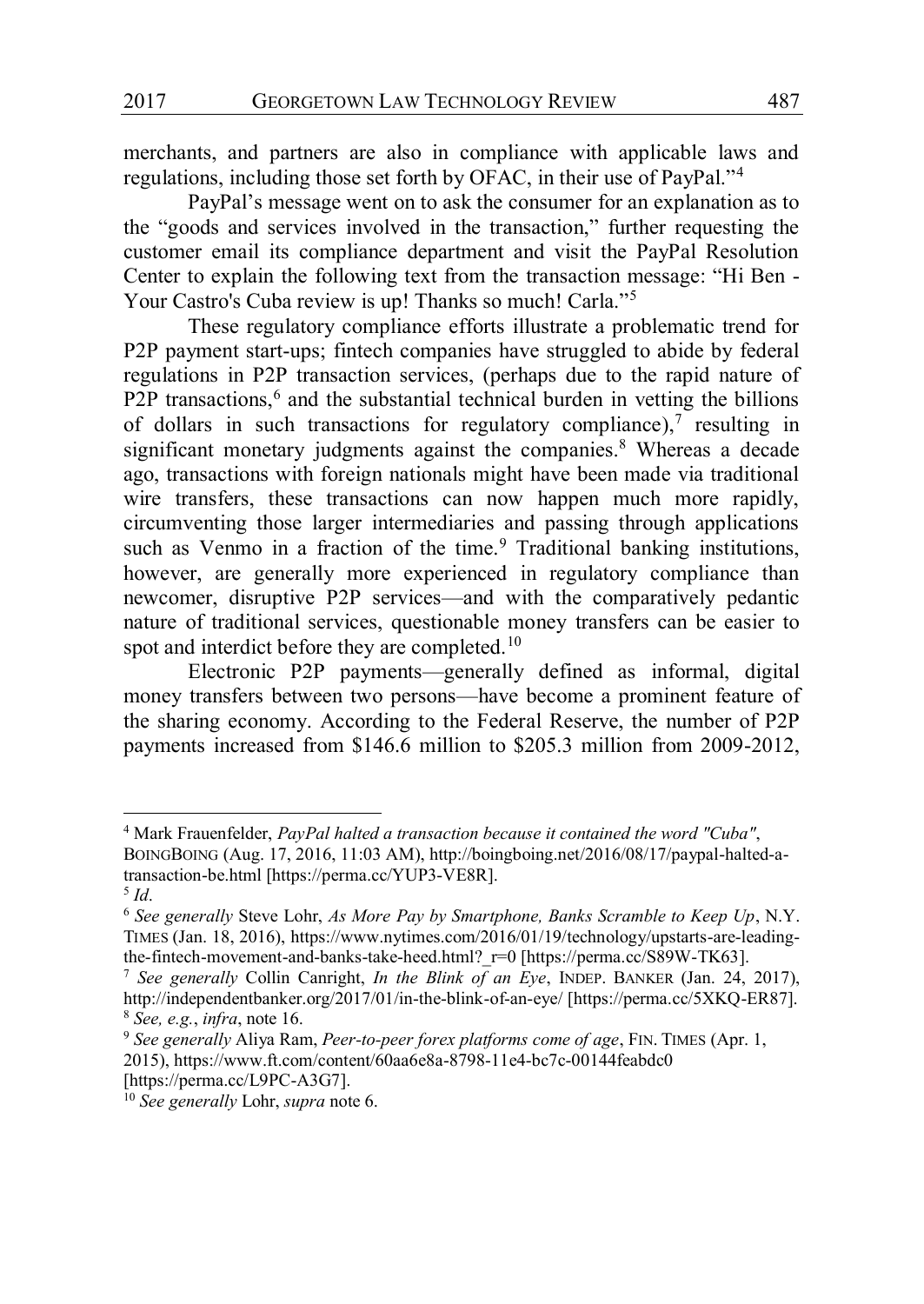growing annually by 11.9%.11 The markets seem to have grown logarithmically since then: in 2015, Venmo alone processed more than \$7.5 billion in P2P payments (with an annual growth of 174%), and one Business Insider report estimates that total U.S. P2P transactions volume could reach \$86 billion by 2018.<sup>12</sup>

One reason for the P2P economy's rapid growth is the lower transaction costs associated with services such as Venmo, PayPal, or Apple Pay.13 Not only can consumers avoid financial burdens such as credit card fees, ATM withdrawal charges, or the nominal cost of a new checkbook, texting the payment to a friend is just easier than signing a receipt or going to withdraw cash. As one commentator put it, these services "make transferring money faster, less expensive, and more precise."<sup>14</sup> Still, with a rapidly expanding industry, and even faster financial transactions, service providers are hard-pressed to ensure that transactions remain in compliance with regulatory schemes. In addition, the regulatory compliance will impact the profitability of P2P service providers, increasing the transaction costs both financially and socially.15

PayPal learned this lesson the hard way in 2015; the P2P giant settled a case brought by the Treasury Department for \$7.7 million, apparently for 486 unintentional violations of U.S. economic OFAC sanctions.16 According to OFAC, for several years until 2013, PayPal's internal compliance mechanisms were either non-existent, or insufficient to "identify, interdict, and prevent" transactions that could violate OFAC sanctions.<sup>17</sup> Pursuant to the settlement order, PayPal enhanced its compliance processes—presumably by including search algorithms to target keywords, or combinations of keywords,

 <sup>11</sup> FED. RES. SYS., THE 2013 FEDERAL RESERVE PAYMENTS STUDY: RECENT AND LONG-TERM TRENDS IN THE UNITED STATES: 2000–2012 (July 2014),

https://www.frbservices.org/files/communications/pdf/general/2013 fed res paymt study de tailed\_rpt.pdf [https://perma.cc/7BMW-8XA8].

<sup>12</sup> John Heggestuen, *The Peer-To-Peer Payments Report: The exploding market for smartphone apps that transfer money*, BUS. INSIDER (May 11, 2015, 5:15 PM), http://www.businessinsider.com/growth-in-peer-to-peer-payment-apps-report-2015-4 [https://perma.cc/D9Y9-S3UC].

 $\overline{13}$   $\overline{Id}$ .

<sup>14</sup> *Id*.

<sup>15</sup> *See, e.g., infra*, note 16.

<sup>&</sup>lt;sup>16</sup> Fatema Merchant, *Compliance Takeaways from PayPal's OFAC Settlement*, LAW360 (Apr. 2, 2015, 11:10 AM), https://www.law360.com/articles/638744/compliance-takeaways-frompaypal-s-ofac-settlement [https://perma.cc/X3X6-8HKS]. <sup>17</sup> *Id*.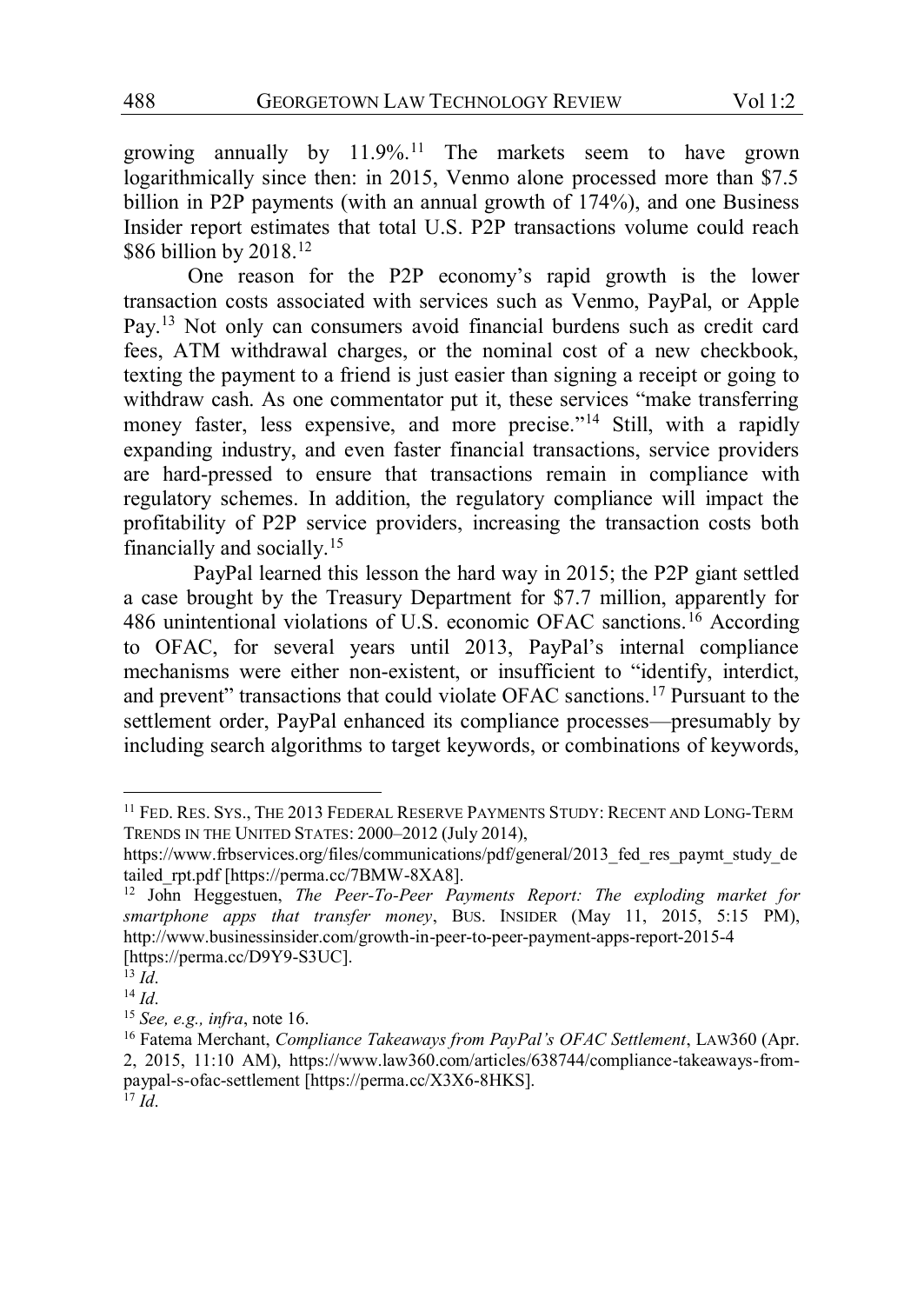to meet OFAC's requirements to "identify, interdict, and prevent" potential OFAC sanctions.18

OFAC has long regulated traditional financial institutions to ensure compliance with U.S. national interests, but for newcomer P2P start-ups, the PayPal case illustrates that they, too, are within the ambit of OFAC regulation. OFAC's stated mission is to administer and enforce "economic and trade sanctions based on U.S. foreign policy and national security goals."<sup>19</sup> Under the authority of federal legislation and Presidential national emergency powers, OFAC can unilaterally block transactions and freeze assets within United States jurisdiction if parties to the transaction fall within any group of targeted actors.20 Specifically, OFAC, compiles a list of "individuals and companies owned or controlled by, or acting for or on behalf of, targeted countries."<sup>21</sup> It also lists individuals, groups, and entities, such as terrorists and narcotics traffickers designated under programs that are not countryspecific, known as "Specially Designated Nationals" or "SDNs." Their assets are blocked and U.S. persons are generally prohibited from dealing with them.22 To this end, Americans suspected of entering into any such prohibited transactions will similarly be blocked from doing so.

Unfortunately for PayPal and its P2P cohort, compliance with these OFAC regulations is perhaps more onerous than they initially considered and the best way to comply might very well be a massive data keyword dragnet, such as one that catches transactions including "Cuba" or "Syria" in the message thread.<sup>23</sup>

While American consumers might find the extra regulatory compliance measures a bit ridiculous, burdening a few customers could be a small price for PayPal to pay, especially when the alternative price tag is closer to \$8 million.24 Still, it remains to be seen whether there are better

 <sup>18</sup> *See* Casey Williams, *The Wrong Word Could Get You in Trouble on Venmo*, HUFFINGTON POST (Apr. 26, 2016, 5:00 PM), http://www.huffingtonpost.com/entry/venmo-cuba-

sanctions\_us\_571f8057e4b01a5ebde34b97 [https://perma.cc/CR4U-TTDR].

<sup>19</sup> U.S. DEP'T OF TREASURY, OFFICE OF FOREIGN ASSETS CONTROL — OVERVIEW (Aug. 24, 2007), https://www.treasury.gov/resource-

center/sanctions/Documents/ofac\_sec\_frb\_080106.pdf [https://perma.cc/GNJ3-AUZ7]. <sup>20</sup> *Mission of the Office of Foreign Assets Control, supra*, note 1.

<sup>21</sup> *Specially Designated Nationals List (SDN)*, U.S. DEP'T OF TREASURY,

https://www.treasury.gov/resource-center/sanctions/SDN-List/Pages/default.aspx (last updated Mar. 27, 2017) [https://perma.cc/5DCF-UZM6].

<sup>22</sup> *Id*.

<sup>23</sup> *See, e.g.,* Williams, *supra* note 18.

<sup>24</sup> *See, e.g.,* Merchant, *supra* note 16.